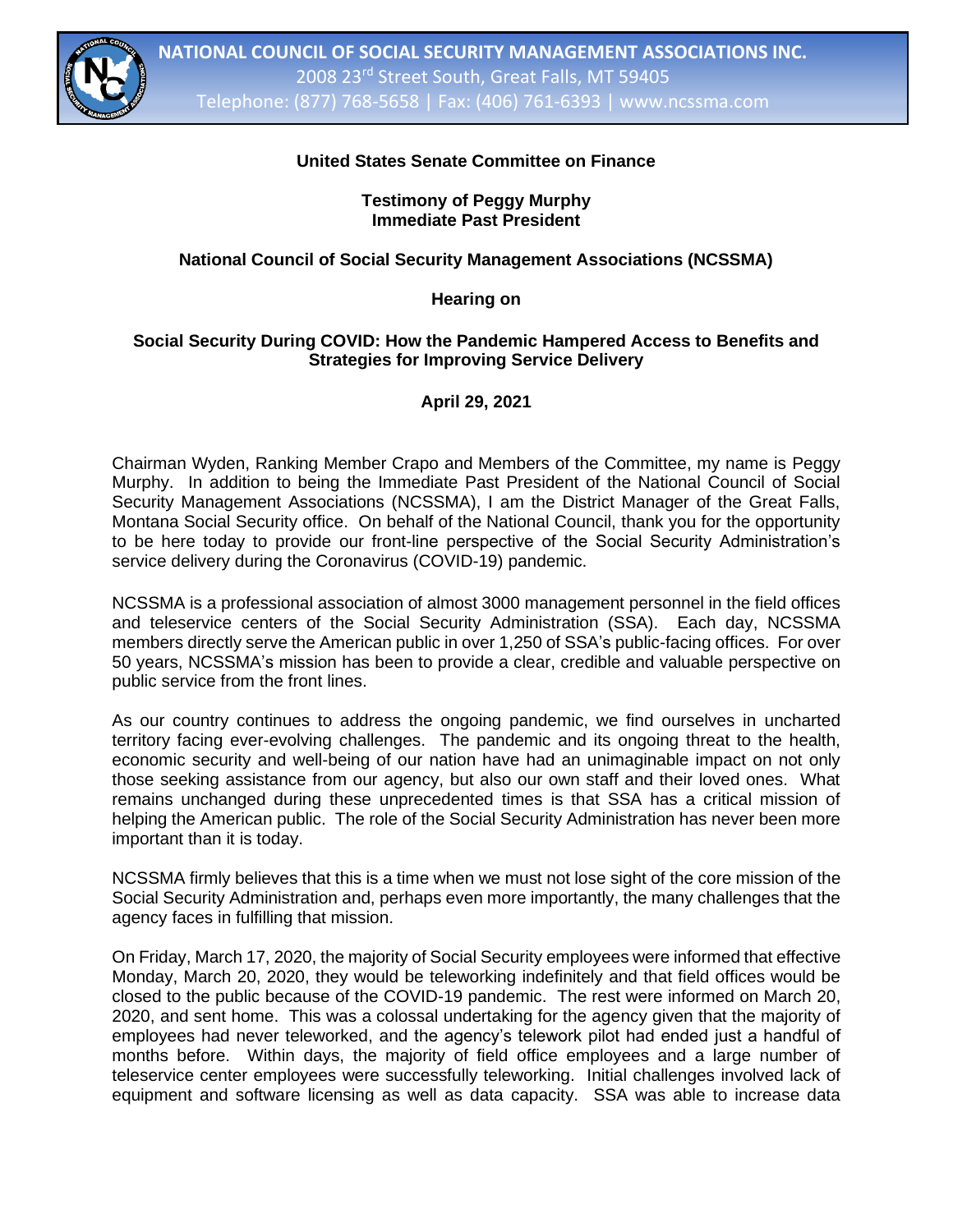capacity and stabilize the network after a few weeks. Unfortunately, securing the software licensing and headset equipment for softphones to enable field office employees to answer incoming public calls and make outgoing calls took longer. Limited quantities of each were available from the previous telework pilot, but significant effort was required to quickly acquire and deploy new equipment and software.

Though field offices were closed to the public, given the nature of the work SSA does, it was not entirely possible for every field office employee to telework. Since the beginning, dedicated members of field office management staff continued to physically come into the office to handle incoming and outgoing mail, scan tens of thousands of documents to support those working from home, provide in-person service for critical cases such as immediate payments, and to handle facility-related duties. Early on, this situation was manageable because so many of our customers found themselves in lock down and dealing with the impact of COVID-19. In addition, many probably believed that at some point in the near future, field offices would reopen, and therefore delayed contacting field offices or calling the teleservice center.

Around four months into the pandemic, those customers who delayed contacting us because they thought our lobbies would reopen, realized they would not, so they began contacting us in increasing numbers. The phone queue was our new lobby. While the majority of our services can be accomplished online or via telephone, one of the ongoing challenges facing customers has been the need for SSA to see original documentation in many situations. Customers began mailing more original documentation, placing an increasing amount of strain on management's ability to stay current on incoming and outgoing mail. Management also needed to address significantly delayed mail service which in many cases resulted in customers searching for their documents. It was an unsustainable situation that continued to deteriorate as demand increased. At around the same time, the agency was making plans to reinstate workloads that had been suspended at the start of the pandemic and increase the types of services that could be performed in the office. Yet, there were no plans to increase onsite staffing.

It was not until early fall of 2020 that a very small number of non-management employees began returning to field offices on a voluntary and rotational basis to assist with the substantial volume of incoming and outgoing mail. Staffing numbers did not increase to higher levels in most locations until late January and early February 2021.

Though comments have been made that employees are more productive working from home, this is far from accurate. No doubt, many employees were more productive early on based on the way the agency measures productivity, meaning that they were able to process more work. However, they are only able to process more work, because of the clerical assistance they receive from onsite personnel and the easing of some programmatic requirements. Prior to the pandemic, individual employees would have been responsible for printing, mailing and faxing their own documents. With the time saved from these responsibilities and the easing of some programmatic requirements, some employees are able to be more productive, but it is not efficient, and it comes at the expense of management not being able to manage the operations in their respective offices.

SSA rarely takes a holistic approach in assessing how long it actually takes to process work from beginning to end. SSA monitors numerous workloads, including, but not limited to: Claims, Redeterminations (RZs) and Continuing Disability Reviews (CDRs). What is not necessarily captured effectively is the amount of other work that SSA staff complete. The agency's current work unit calculations do not take into account the additional work associated with processing a specific action. This has been exacerbated by the pandemic where many workloads now require additional handling and processing time in order to make the work or action portable for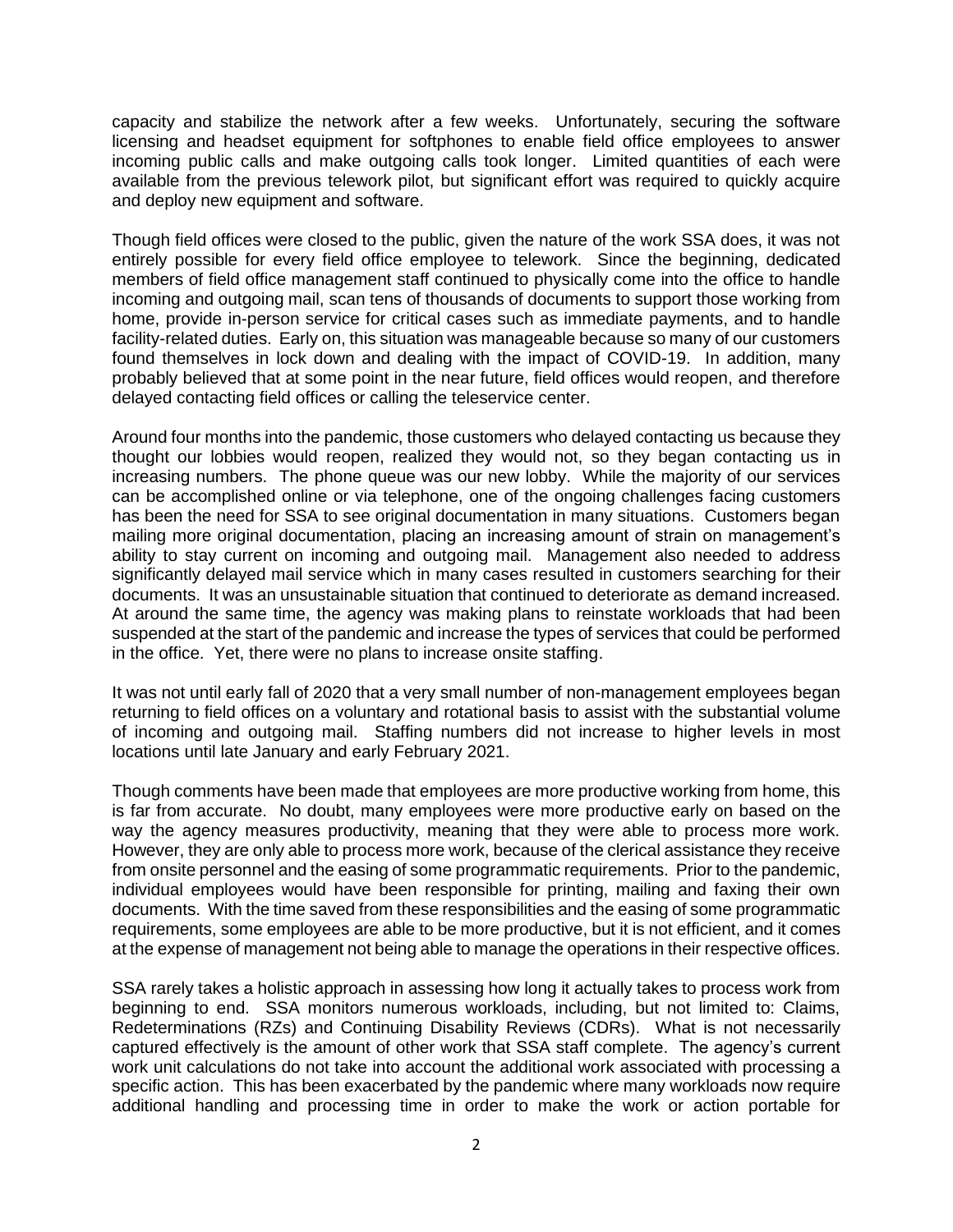employees to process from home. The additional handling and time necessary to receive, scan, profile, assign and mail documents associated with claims or post-entitlement actions is not reflected in the overall processing time.

In addition to increasing onsite personnel, SSA has made efforts to improve public access to facilities and lessen the clerical burden on field offices. These efforts have included field office drop boxes and the use of Microsoft Teams to conduct certain enumeration interviews. The drop box pilot began in late October 2020 and as of last month was expanded to every field office. If field offices have available space and a separate vestibule, they can install a drop box so that customers can drop off required proofs. This greatly reduces the chances their documents will be lost in the mail. SSA is testing using Microsoft Teams to conduct enumeration interviews with customers where customers can use their smartphone or computer to conduct business face-toface. It is hoped that this can be expanded to other workloads.

Perhaps the biggest challenge field offices faced and will continue to face in providing service during the pandemic is policies that mandate face-to-face interactions to process certain workloads and the need for in-person service for some of our customers. During the pandemic SSA has relaxed face-to-face requirements for certain workloads and we recommend that these changes be made permanent. For the workloads where face-to-face interactions are required, SSA must find a way to satisfy policy requirements or indeed change such policies when feasible. A good example is enumeration for non-citizens, which requires the undue burden of a face-toface interview. The incidence of fraud would be low considering that we must verify information with the Department of Homeland Security. If it is indeed a significant concern, then all noncitizens should be enumerated at entry by the US Department of State or the Department of Homeland Security. While eliminating the requirements for face-to-face service can be achieved through changes in policy, procedures or legislation, changing the need for in-person service for some of our customers will be difficult to achieve. During the pandemic, those individuals who do not have Internet service, a telephone or easy access to mail service have not been able to access our services. Even during normal times, these individuals find it difficult to conduct business with SSA, but at least they could visit a field office. This is not a viable option so long as our lobbies remain closed to walk-in service.

While NCSSMA fully supports automation, and the pandemic has reinforced the need for technology upgrades, there is a compelling need for ongoing support of SSA's community-based field offices to adequately serve our most vulnerable customers and those without technology that would otherwise connect them with SSA. Field offices provide compassionate service to the most vulnerable members in our communities including those living in rural and tribal locations. Employees in local offices live and work in the community and, to SSA field office visitors, they provide an invaluable lifeline to essential services. Local field offices make a difference in their communities, beyond the execution of SSA's mission. Although the agency has engaged in an historically unprecedented amount of outreach to vulnerable populations by partnering with advocacy and support groups during the pandemic, the fact is that many community organizations and third-party sites that SSA relies on to connect our underserved populations with us have also been closed. This includes Indian Health Services, homeless shelters and other community advocate centers. Field offices that relied heavily on video service connections with third-party sites have been dormant during the pandemic. Coupling limited staffing in field offices with the closure of most third-party sites, connecting customers in our rural and tribal locations has been difficult.

The Social Security Administration upholds a high standard of superior customer service and maintains this through the employees who work in field offices. The Coronavirus pandemic has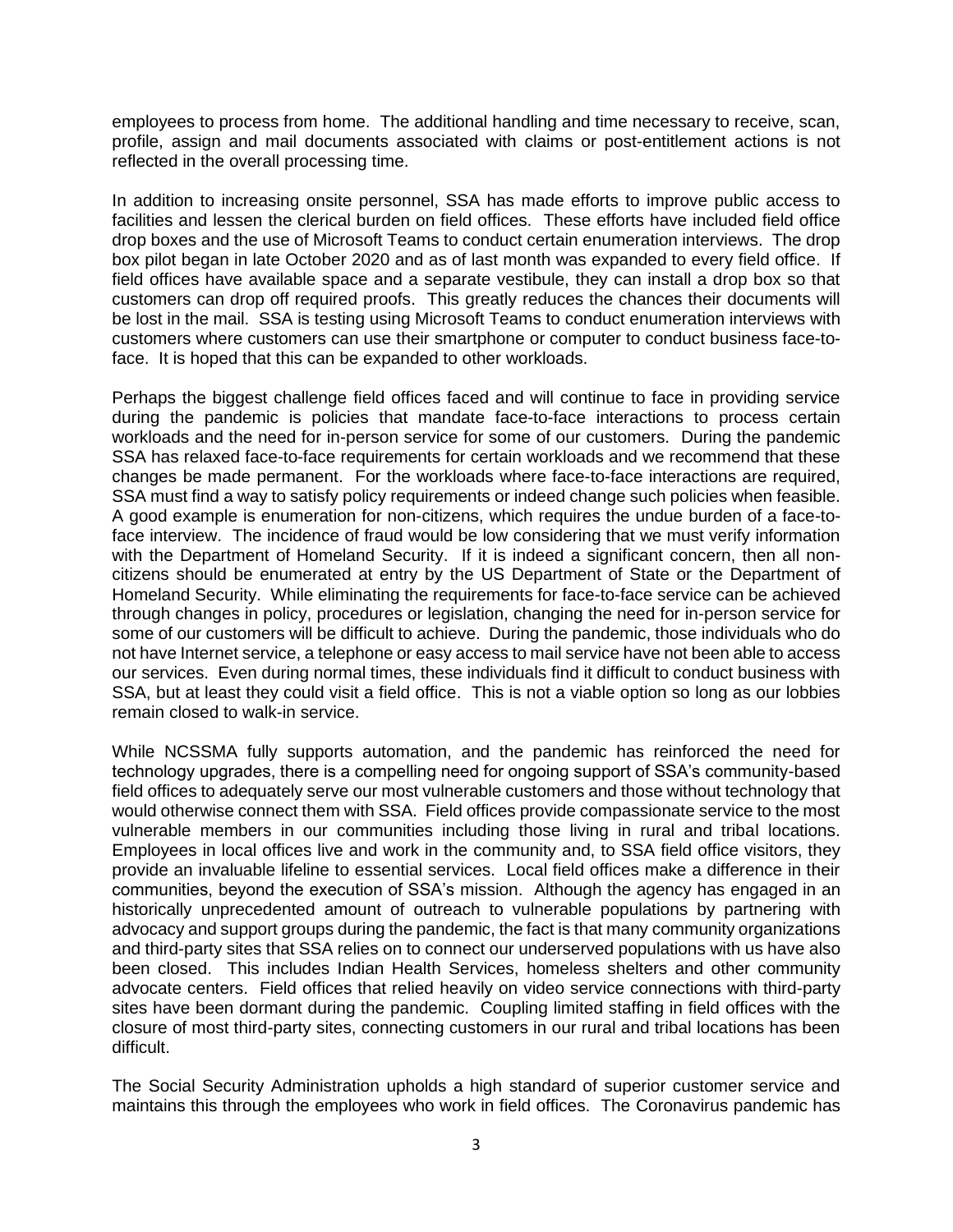emphasized how critical it is for SSA to continue to transition as an agency and embrace automation, technology and self-help tools such as Internet claims, online enumeration and telework for employees. SSA must provide additional ways for the public to access our services. Even with the shift to more online services, field offices and their employees are necessary to process much of the backend work on complex online cases including Supplemental Security Income (SSI), and to serve our customers who do not have access to the telephone or Internet.

SSA's computer systems face fundamental challenges. Some of SSA's core programs still rely on COBOL systems that are well over 40 years old. Although some databases have been converted to a more modern and flexible platform, SSA must continue to modernize its computer language and database infrastructure, including moving its data to the cloud. It is critical that we focus on these efforts to reduce the risk of cyberattacks, service disruptions and reduced system performance and production.

It is also critical that we continue to advance SSA's IT Modernization Plan while maintaining an appropriate balance between the service delivery options available to the public. NCSSMA members nationwide are interested and willing to play an active role in development, testing and deployment of enhancements to existing systems in addition to new technology and programs. Our position on the front lines provides us with the best vantage point to offer assistance. We continue to encourage agency leadership to include managers and employees on the front lines in all aspects of software development and policy implementation. The challenges of the pandemic have only emphasized the need to include front-line experience and perspective to these efforts.

NCSSMA strongly supports SSA IT modernization. Dedicated funding is needed for IT investments to modernize systems to the standards the Administration, Congress and the public expect. From our perspective, SSA needs to address four specific areas: Modernize Core Agency Applications, Improve SSA's Telephone System and Associated Management Information, Implement National Scanning and Remote Printing, and Implement Technologies that will assist our more vulnerable populations, including the deaf and hard of hearing community, non-English speaking customers, the homeless and those who live in rural and tribal locations.

## • **Modernize Core Agency Applications**

- o Improve SSA's Appointment and Check-in System to allow for online appointment scheduling.
- o Modernize both the Supplemental Security Income (TXVI), and the Retirement, Disability and Medicare (TII and TXVIII) claims processing systems utilizing a single claims-taking platform.
- o Modernize the electronic Representative Payee System (eRPS) to both process and oversee the administration of SSA representative payees.
- o Modernize the Electronic Disability Collect System (EDCS) to integrate the disability analysis process in the overall claims process. This includes eliminating all exclusions to the electronic file and the ability to file all appeals online.
- o Work with the Department of Interior to modernize SSA's payroll system, Web Time and Attendance (WebTA).
- $\circ$  Modernize and consolidate all Management Information (MI) data into a single, user friendly platform that managers can use to control and measure work production.
- $\circ$  In October 2020, the agency was able to make the SSA-455 CDR mailer available online that Wilkes-Barre mails, but the agency has not yet made the SSA-454 that field offices utilize available for online access. All Medical CDR forms should be available online.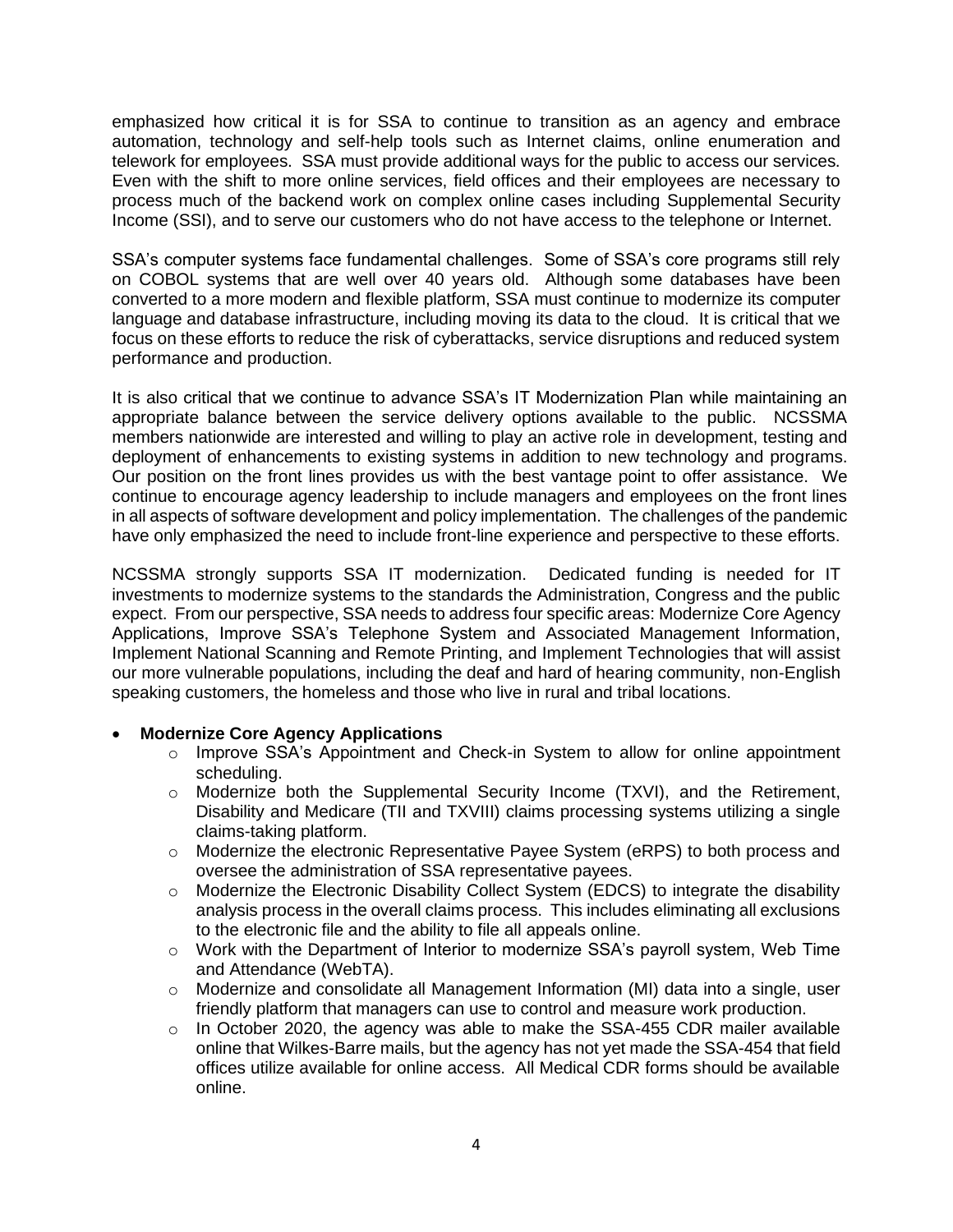# • **SSA's Telephone System**

- o Ensure SSA moves forward expeditiously with a new comprehensive telephone system in order to provide consistency among the National 800 Number, field offices and all other SSA components.
- o Improve Management Information for assessing call volume, levels of customer service and the overall customer experience.

## • **National Scanning and Remote Printing**

- o Implement dedicated scanning facilities where members of the public can send by mail, email or facsimile, documents to a central location for scanning, profiling and assigning.
- $\circ$  Implement a comprehensive remote printing initiative to direct all field office print traffic to one or more centralized locations for mailing.
- o Expand the use of electronic notices behind the *my Social Security* portal.
- **Technology to Meet the Needs of our Vulnerable Populations and Reduce Field Office Contacts**
	- $\circ$  Implement alternative service methods that may include expanded video and video service delivery third-party contracts in rural locations.
	- $\circ$  Make stand alone, self-service kiosks available in locations where the public is already conducting business with other state and local government agencies.
	- $\circ$  Provide enumeration at entry for all immigrants. This would eliminate the need for immigrants to visit SSA field offices.
	- $\circ$  Expand the use of the American Association of Motor Vehicle Administration (AAMVA) verification process to include all 50 states. Allow verification of driver's licenses and state-issued identification via AAMVA for all enumeration activities that would normally require the technician to view the original document. This process is already in use with those states covered under Internet Social Security Replacement Cards online (iSSNRC). This would allow the agency to explore initiatives to provide replacement Social Security cards over video and enhance the current MS Teams enumeration pilot.
	- o Expand the use of verification methods through the Department of Homeland Security (DHS) and US Department of State in order to further verify foreign documents and US passports for enumeration purposes. This would allow the agency to issue replacement Social Security cards over video and enhance the current MS Teams enumeration pilot.
	- $\circ$  Expand the use of the Social Security Electronic Remittance System (SERS) to include processing of all remittance types. This will reduce the time it takes to credit a remittance to a customer's account and eliminate the need to involve the Remittance Unit in the Processing Centers.
	- o Require members of the public to report wages using current electronic wage-reporting technology. This includes allowing the public to submit wage stubs electronically through *my Social Security*. This would provide a significant reduction in paper processing in field offices and virtually eliminate the need to copy, scan, profile and mail pay stubs.

We understand modernizing SSA's computer systems is costly and will take time. The path established by the Commissioner and his team relative to IT Modernization was making progress in this area, and while the pandemic has resulted in some shifts to address current needs, we must continue to address these challenges.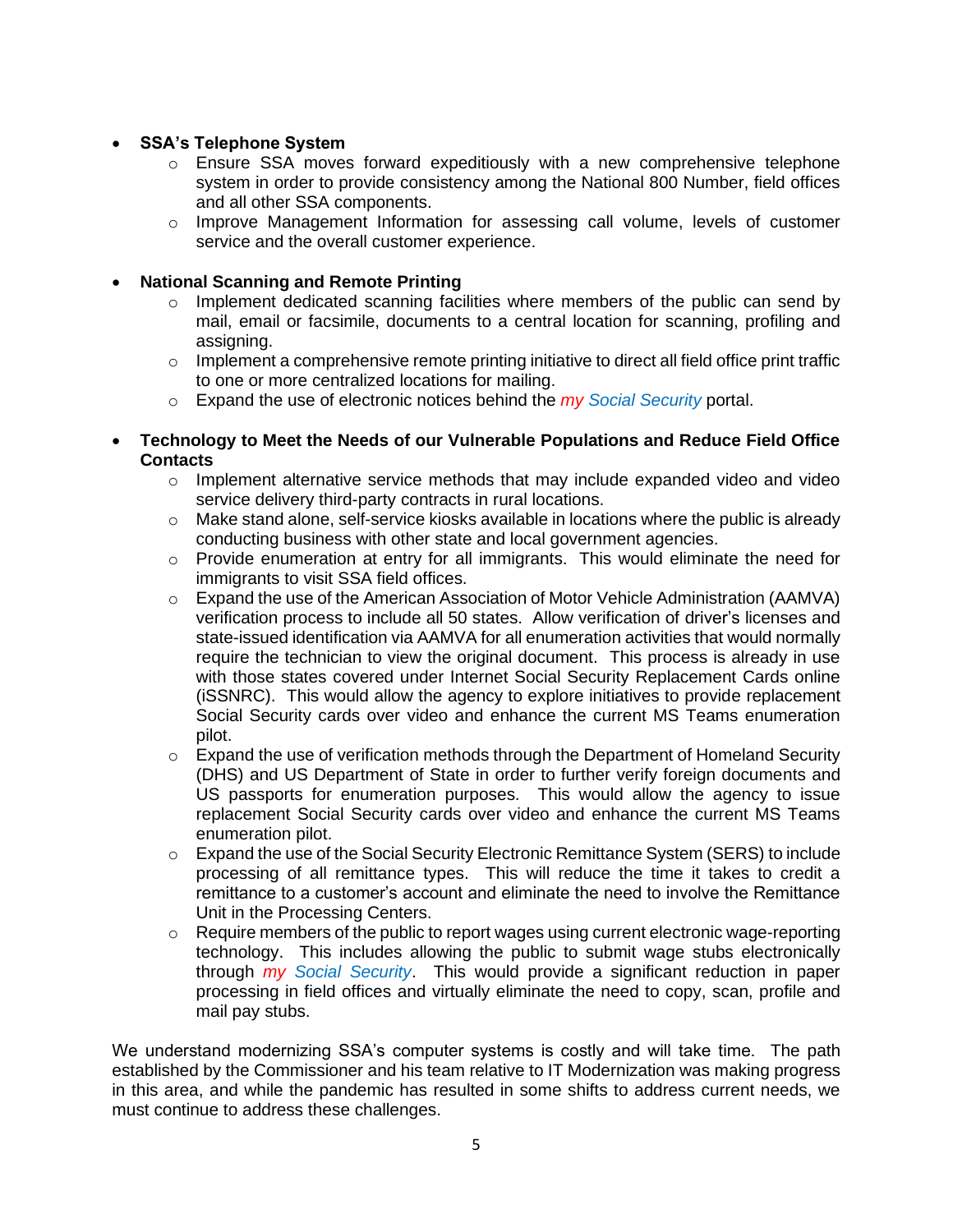In addition to IT modernization, NCSSMA believes it is critically important that changes be made to the Social Security and SSI programs that have the potential to increase administrative efficiency, decrease operational costs and ultimately provide better service to our customers. It is unfortunate that a pandemic has reinforced the need for streamlined and updated policies that better serve the public and make it easier for the agency to administer. The pandemic and the service delivery challenges associated with current policies and business practices in place certainly emphasize the need for change. We suggest the following:

- **Eliminate the Need for the Social Security Number Card.** This would reduce Social Security Number fraud, significantly reduce in-office traffic and telephone calls and allow for the closure of Social Security Number Card Centers so that employees could be redeployed to field offices, which would reduce SSA's real estate footprint and save money. In addition, as stated above, expand Enumeration at Entry, DHS interfaces and AAMVA verification in order to enhance and support initiatives to obtain original Social Security Numbers without the need to visit a field office. This would allow field offices to focus on customers with more complex issues that do not lend themselves to online or telephone service.
- **Simplify Disability Work Incentives and Pursue Early Intervention Measures** once a beneficiary is on the rolls. This would reduce the number of disability beneficiaries, minimize time developing complex issues, increase public understanding of work incentives, and return more beneficiaries to work. Early invention measures, such as supportive employment services and targeted incentives for employers to help disabled workers remain on the job, have the potential to achieve long-term gains in employment.
- **Supplemental Security Income (SSI) Program Simplification** in order to improve the efficiency of program administration and yield savings to the American taxpayer. Continuous policy changes regarding resources, income and living arrangements make it difficult to administer the SSI program and ensure accuracy of payments. With growing agency workloads and diminished resources, the following SSI policy simplifications are recommended:
	- o **Revise SSI Living Arrangements (LA) and In-kind Support and Maintenance (ISM) Rules** to eliminate administrative complexity and a source of payment errors. Reducing the myriad of living arrangement situations would eliminate complex development and save administrative costs, while still providing a support mechanism for SSI recipients.
	- o **Change SSI Retrospective Monthly Accounting (RMA) Rules Regarding Prisoners** allowing a beneficiary recently released from jail to collect SSI benefits until Social Security benefits are reinstated. This is a labor-intensive workload with little benefit. Changes would save administrative costs.
	- o **Eliminate the Dedicated Account and Installment Payment Provisions in SSI** to reduce administrative complexity. The first provision requires underpayments paid to SSI disabled children be set aside in a dedicated account for use on only approved expenditures. The second provision requires that underpayments in excess of three times the Federal Benefit Rate be released in no more than three installments. Eliminating these provisions will improve administration and management of money for SSI recipients.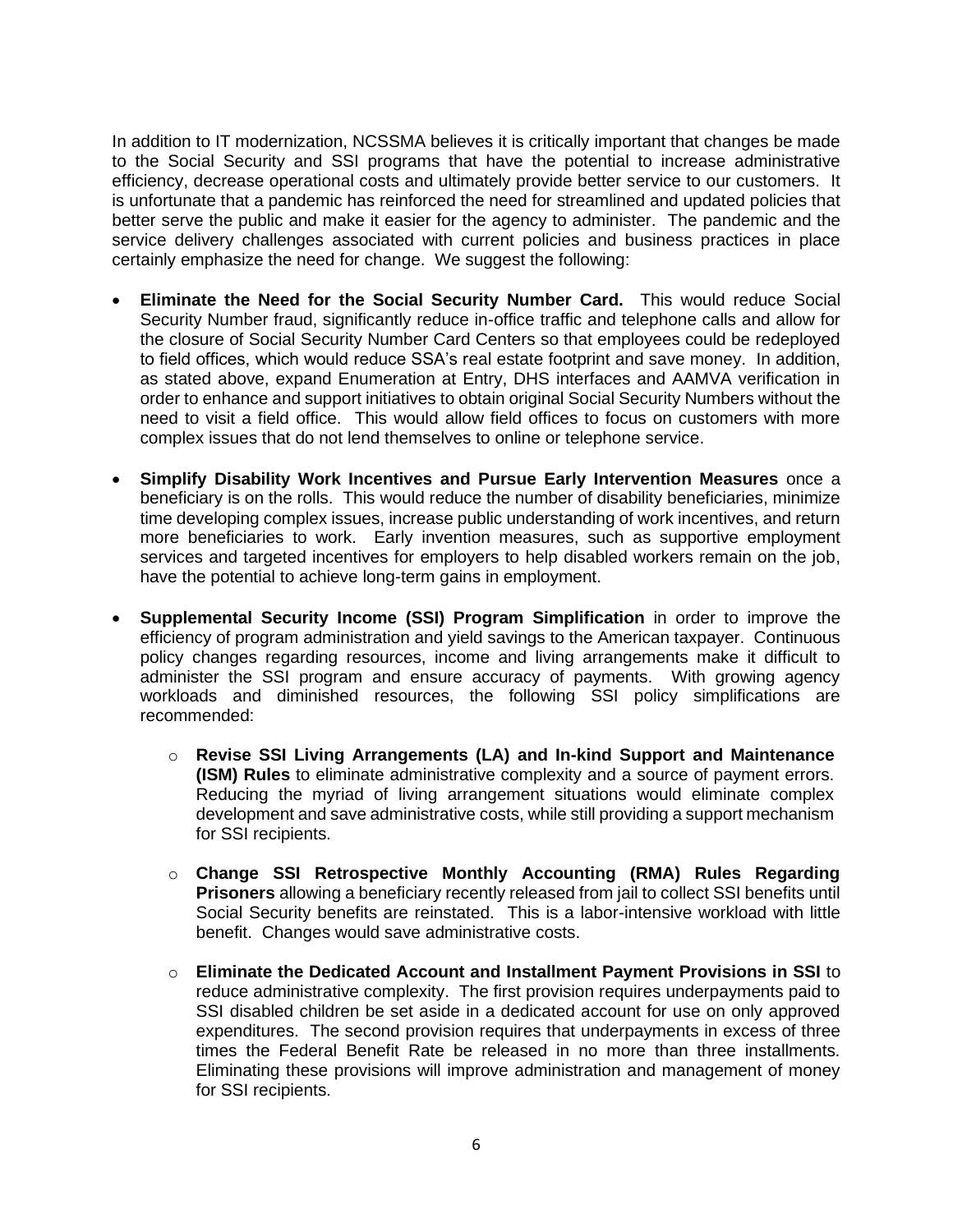o **Eliminate SSI Holding Out Provisions** for individuals who hold themselves out to be husband and wife to be considered a couple, the same as if legally married. The Holding Out provision, which also applies to same sex couples, is a carry-over from pre-1970 state welfare laws. It adds unnecessary complexity to SSI cases, and leads to unequal treatment of applicants in similar situations. Elimination would save administrative costs.

• **Simplify Workers' Compensation (WC) and Public Disability Benefit (PDB) Offset** through legislation to simplify WC and PDB offset computation by providing a flat benefit reduction would simplify the complex calculations now required to apply the offset and significantly reduce SSA's need to continually monitor the worker's receipt of, and fluctuations in, the number of WC/PDB payments. Replacing the existing complicated offset calculation with a uniform offset, would realize administrative savings without a significant impact on beneficiary payments.

Much of what we have discussed can be accomplished, but it requires resources. **SSA must have consistent and adequate funding** to ensure the American public receives the services for which they have paid for, expect and deserve. Our hope is that the Fiscal Year (FY) 2022 appropriations process will result in no less than the President's budget request of \$14.2 billion for SSA. Resource allocations in FY 2022 must be sufficient to improve the timely processing of disability claims, expand outreach to vulnerable populations, and ensure that SSA makes the correct payments to those who qualify while maintaining program integrity work. Resources are also necessary to advance SSA's ongoing IT Modernization project that will significantly enhance the agency's systems and improve productivity, while at the same time increasing the accessibility of benefits for seniors and people with disabilities.

**Our customers deserve improved telephone and online services**, while still being able to request timely and safe in-person service. Our offices must continue to have the resources and staff necessary to address additional workloads and responsibilities. The President's FY 2022 budget request provides \$895 million in additional funding to provide better services at SSA's field offices, teleservice centers, and State disability determination services. Perhaps consideration should be given to multi-year funding for critical systems investments and expenditures. This would ensure that adequate planning could be completed for service delivery improvements.

**SSA must also continue to address critical stewardship workloads that save billions of dollars for taxpayers**. It is imperative that the workers and taxpayers who have paid trillions of dollars in FICA taxes to the trust funds have access to all the necessary services that they have paid for and receive timely benefit payments. The President's FY 2022 budget request includes \$1.9 billion for dedicated program integrity activities, including a \$283 million increase above the FY 2021 enacted level. The definition of program integrity funding should be expanded to include critical systems investments and expenditures that facilitate completion of program integrity initiatives.

From the beginning of the pandemic, the Commissioner and agency leadership have placed customer service at the forefront and every effort has been made for SSA to provide a full range of services to the American public. Management and employees have continued to provide the highest quality of compassionate service possible during these difficult times. Though the pandemic has changed this agency and the customers we serve, we should take this opportunity to reassess the customer experience and what it means to provide world class customer service. This is a moment for SSA to redefine itself, its mission and its place in the public sphere and finally move into the 21<sup>st</sup> Century.